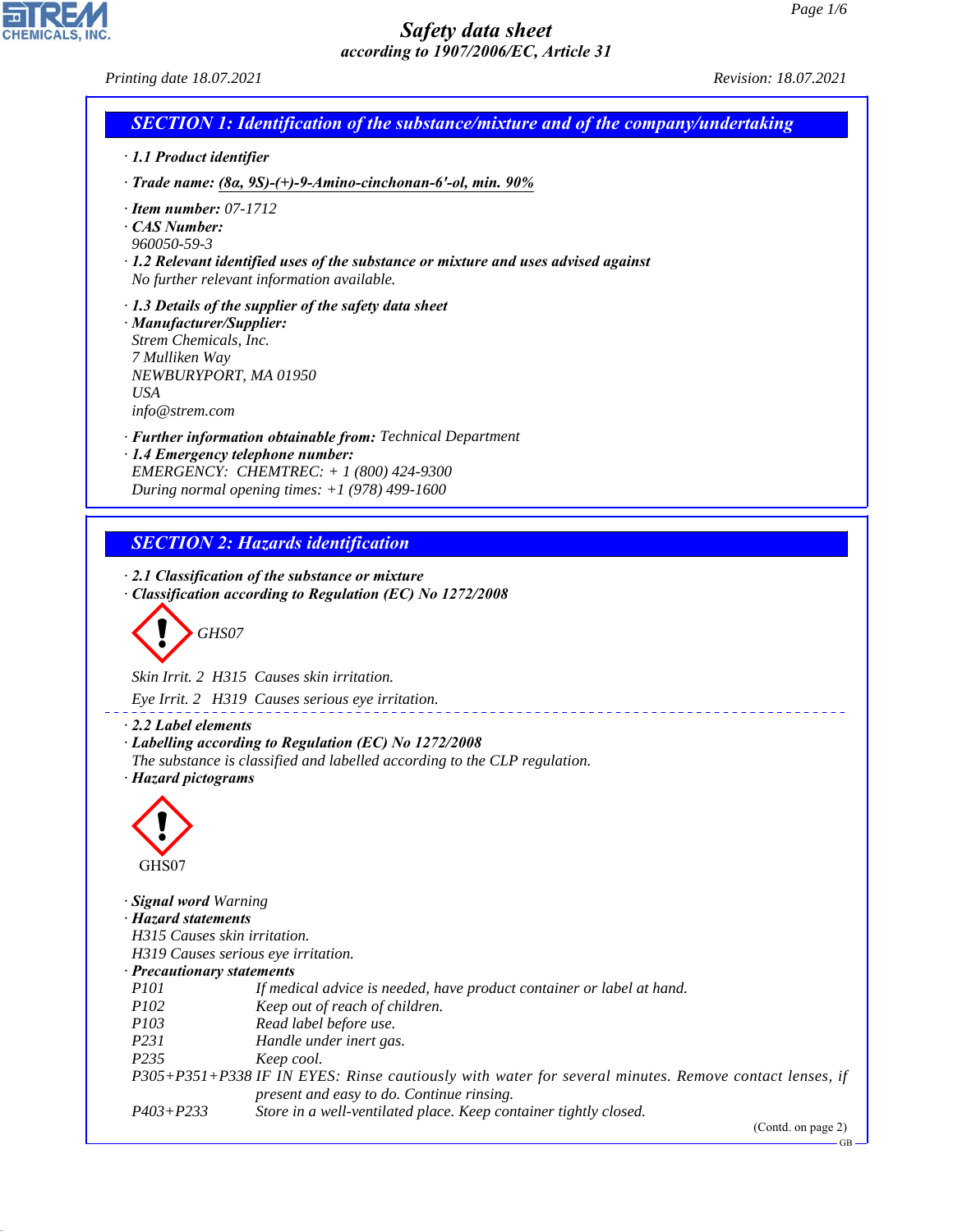*Printing date 18.07.2021 Revision: 18.07.2021*

#### *Trade name: (8α, 9S)-(+)-9-Amino-cinchonan-6'-ol, min. 90%*

- *P422 Store contents under inert gas.*
	- *P501 Dispose of contents/container in accordance with local/regional/national/international regulations.*

*· 2.3 Other hazards*

- *· Results of PBT and vPvB assessment*
- *· PBT: Not applicable.*
- *· vPvB: Not applicable.*

#### *SECTION 3: Composition/information on ingredients*

*· 3.1 Chemical characterisation: Substances*

```
· CAS No. Description
```
*960050-59-3 (8&945;, 9S)-(+)-9-Amino-cinchonan-6'-ol, min. 90%*

## *SECTION 4: First aid measures*

*· 4.1 Description of first aid measures*

- *· After inhalation: In case of unconsciousness place patient stably in side position for transportation.*
- *· After skin contact: Immediately wash with water and soap and rinse thoroughly.*
- *· After eye contact:*
- *Rinse opened eye for several minutes under running water. If symptoms persist, consult a doctor.*
- *· After swallowing: If symptoms persist consult doctor.*
- *· 4.2 Most important symptoms and effects, both acute and delayed No further relevant information available.*
- *· 4.3 Indication of any immediate medical attention and special treatment needed*

*No further relevant information available.*

## *SECTION 5: Firefighting measures*

- *· 5.1 Extinguishing media*
- *· Suitable extinguishing agents: Use fire extinguishing methods suitable to surrounding conditions.*
- *· 5.2 Special hazards arising from the substance or mixture No further relevant information available.*
- *· 5.3 Advice for firefighters*
- *· Protective equipment: No special measures required.*

#### *SECTION 6: Accidental release measures*

- *· 6.1 Personal precautions, protective equipment and emergency procedures Not required.*
- *· 6.2 Environmental precautions: No special measures required.*
- *· 6.3 Methods and material for containment and cleaning up:*
- *Dispose contaminated material as waste according to item 13.*
- *· 6.4 Reference to other sections*
- *See Section 7 for information on safe handling.*
- *See Section 8 for information on personal protection equipment.*
- *See Section 13 for disposal information.*

## *SECTION 7: Handling and storage*

*· 7.1 Precautions for safe handling Open and handle receptacle with care.*

*· Handling: Handle under inert gas.*

44.1.1

(Contd. on page 3)



GB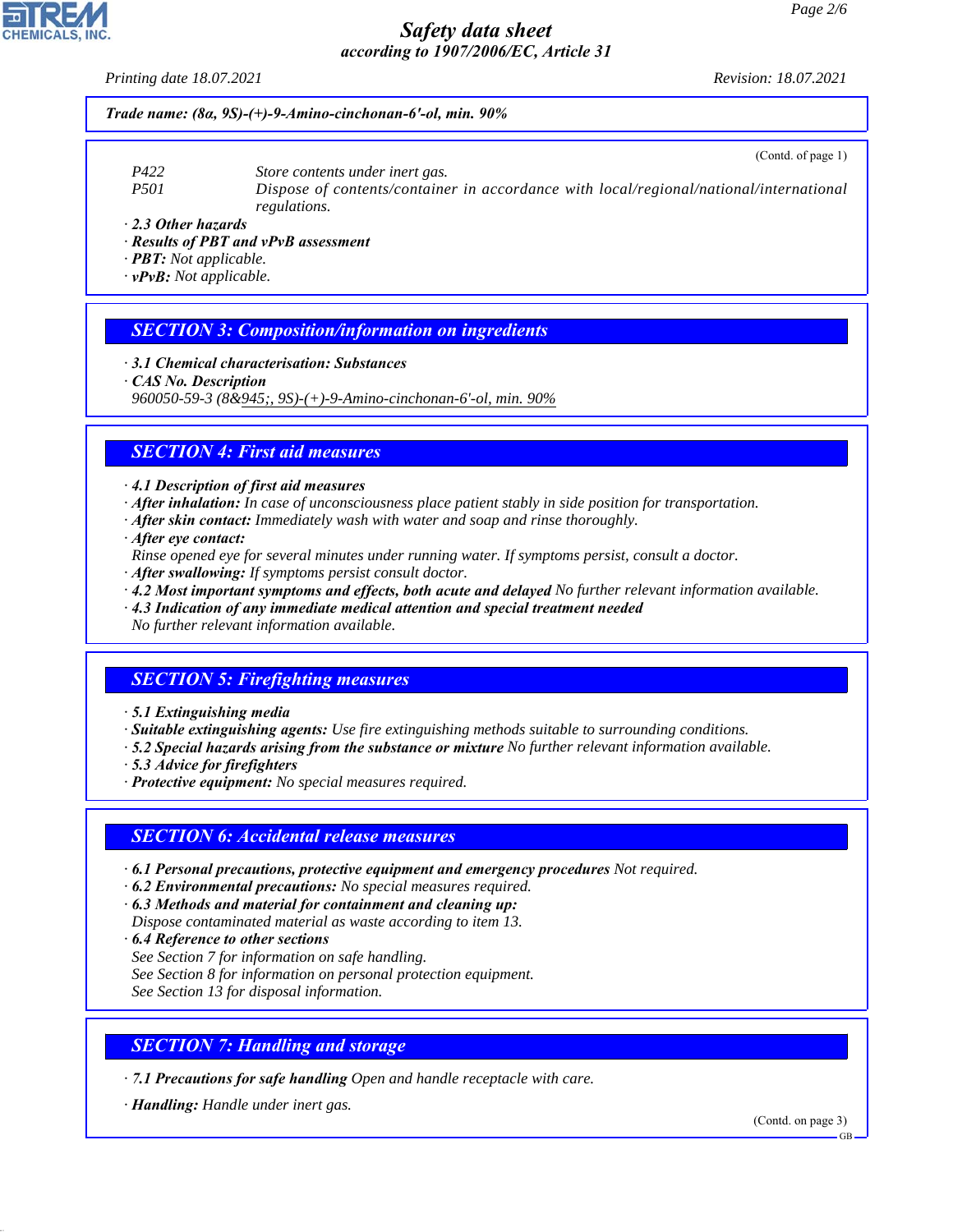

(Contd. of page 2)

*Trade name: (8α, 9S)-(+)-9-Amino-cinchonan-6'-ol, min. 90%*

*· Information about fire - and explosion protection: No special measures required.*

*· 7.2 Conditions for safe storage, including any incompatibilities*

*· Storage:*

*Keep cool.*

*Store contents under inert gas.*

*· Requirements to be met by storerooms and receptacles: No special requirements.*

*· Information about storage in one common storage facility: Not required.*

*· Further information about storage conditions:*

*Keep container tightly sealed.*

*Store in cool, dry conditions in well sealed receptacles.*

*· Recommended storage temperature: Store at temperatures not exceeding -18 °C. Keep cool.*

*· 7.3 Specific end use(s) No further relevant information available.*

## *SECTION 8: Exposure controls/personal protection*

*· Additional information about design of technical facilities: No further data; see item 7.*

- *· 8.1 Control parameters*
- *· Ingredients with limit values that require monitoring at the workplace: Not required.*
- *· Additional information: The lists valid during the making were used as basis.*
- *· 8.2 Exposure controls*
- *· Personal protective equipment:*
- *· General protective and hygienic measures: Keep away from foodstuffs, beverages and feed. Immediately remove all soiled and contaminated clothing Wash hands before breaks and at the end of work. Avoid contact with the eyes and skin.*
- *· Respiratory protection: Not required.*
- *· Protection of hands:*



\_S*Protective gloves*

*The glove material has to be impermeable and resistant to the product/ the substance/ the preparation.*

*Due to missing tests no recommendation to the glove material can be given for the product/ the preparation/ the chemical mixture.*

*Selection of the glove material on consideration of the penetration times, rates of diffusion and the degradation*

*· Material of gloves*

*The selection of the suitable gloves does not only depend on the material, but also on further marks of quality and varies from manufacturer to manufacturer.*

*· Penetration time of glove material*

*The exact break through time has to be found out by the manufacturer of the protective gloves and has to be observed.*

*· Eye protection:*



\_R*Tightly sealed goggles*

*· 9.1 Information on basic physical and chemical properties*

- *· General Information*
- *· Appearance:*

44.1.1

*Form: Powder*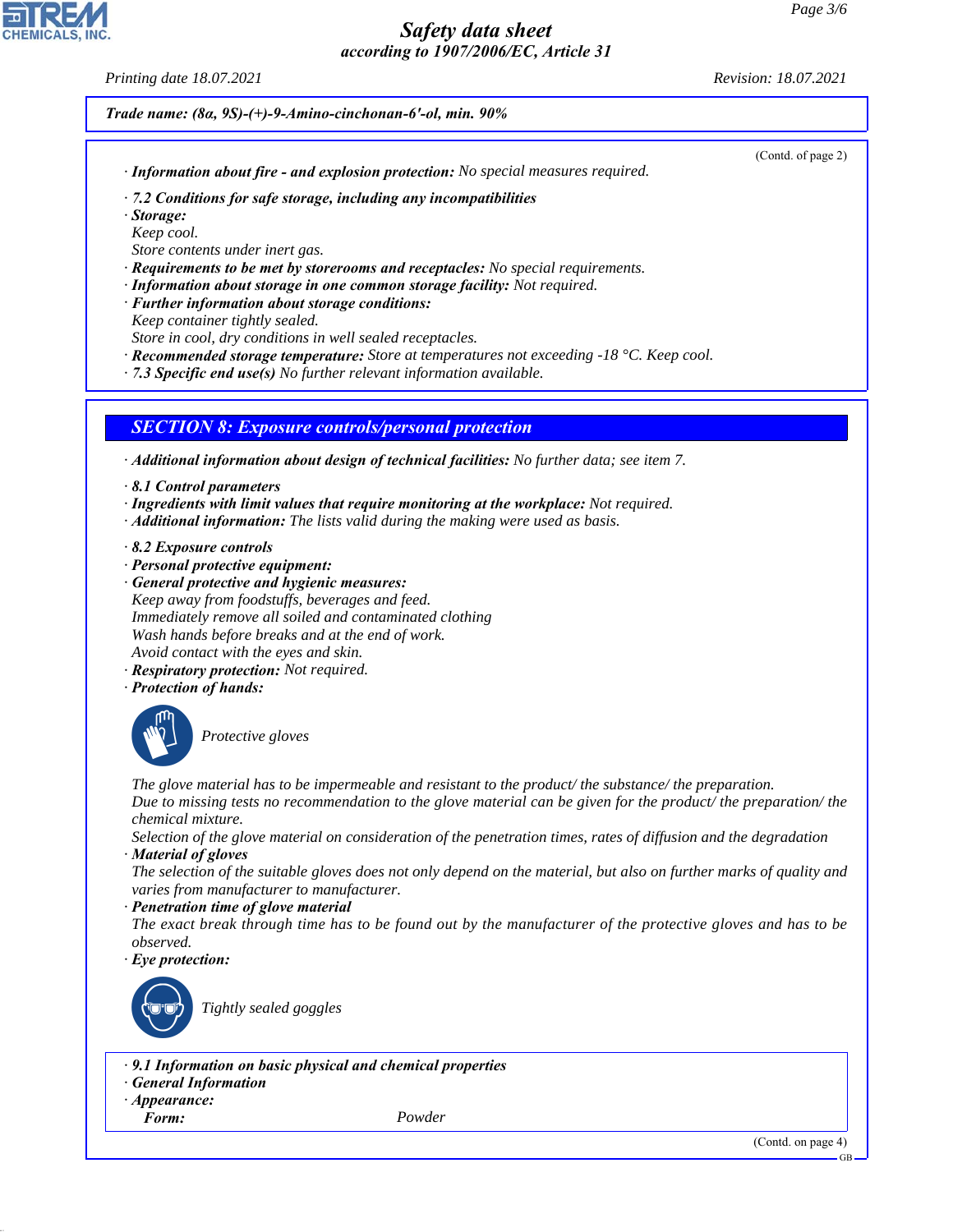*Printing date 18.07.2021 Revision: 18.07.2021*

 $\overline{\phantom{a}}$ 

**CHEMICALS, INC.** 

| Trade name: $(8a, 9S)$ - $(+)$ -9-Amino-cinchonan-6'-ol, min. 90% |  |  |  |  |  |  |  |
|-------------------------------------------------------------------|--|--|--|--|--|--|--|
|-------------------------------------------------------------------|--|--|--|--|--|--|--|

|                                                                                         | (Contd. of page 3)                            |  |
|-----------------------------------------------------------------------------------------|-----------------------------------------------|--|
| Colour:                                                                                 | Whitish                                       |  |
| · Odour:                                                                                | <b>Odourless</b>                              |  |
| · Odour threshold:                                                                      | Not determined.                               |  |
| $\cdot$ pH-value:                                                                       | Not applicable.                               |  |
| Change in condition                                                                     |                                               |  |
| Melting point/freezing point:<br>Initial boiling point and boiling range: Undetermined. | Undetermined.                                 |  |
|                                                                                         |                                               |  |
| · Flash point:                                                                          | Not applicable.                               |  |
| · Flammability (solid, gas):                                                            | Not determined.                               |  |
| · Ignition temperature:                                                                 |                                               |  |
| <b>Decomposition temperature:</b>                                                       | Not determined.                               |  |
| · Auto-ignition temperature:                                                            | Not determined.                               |  |
| · Explosive properties:                                                                 | Product does not present an explosion hazard. |  |
| · Explosion limits:                                                                     |                                               |  |
| Lower:                                                                                  | Not determined.                               |  |
| <b>Upper:</b>                                                                           | Not determined.                               |  |
| · Vapour pressure:                                                                      | Not applicable.                               |  |
| · Density:                                                                              | Not determined.                               |  |
| · Relative density                                                                      | Not determined.                               |  |
| · Vapour density                                                                        | Not applicable.                               |  |
| · Evaporation rate                                                                      | Not applicable.                               |  |
| · Solubility in / Miscibility with                                                      |                                               |  |
| water:                                                                                  | Insoluble.                                    |  |
| · Partition coefficient: n-octanol/water:                                               | Not determined.                               |  |
| · Viscosity:                                                                            |                                               |  |
| Dynamic:                                                                                | Not applicable.                               |  |
| Kinematic:                                                                              | Not applicable.                               |  |
| · Solvent content:                                                                      |                                               |  |
| <b>Organic solvents:</b>                                                                | $0.0\%$                                       |  |
| $VOC$ (EC)                                                                              | 0.00%                                         |  |
| <b>Solids content:</b>                                                                  | 100.0%                                        |  |
| . 9.2 Other information                                                                 | No further relevant information available.    |  |

## *SECTION 10: Stability and reactivity*

*· 10.1 Reactivity No further relevant information available.*

*· 10.2 Chemical stability*

44.1.1

*· Thermal decomposition / conditions to be avoided: No decomposition if used according to specifications.*

*· 10.3 Possibility of hazardous reactions No dangerous reactions known.*

*· 10.4 Conditions to avoid No further relevant information available.*

*· 10.5 Incompatible materials: No further relevant information available.*

*· 10.6 Hazardous decomposition products: No dangerous decomposition products known.*

(Contd. on page 5)

GB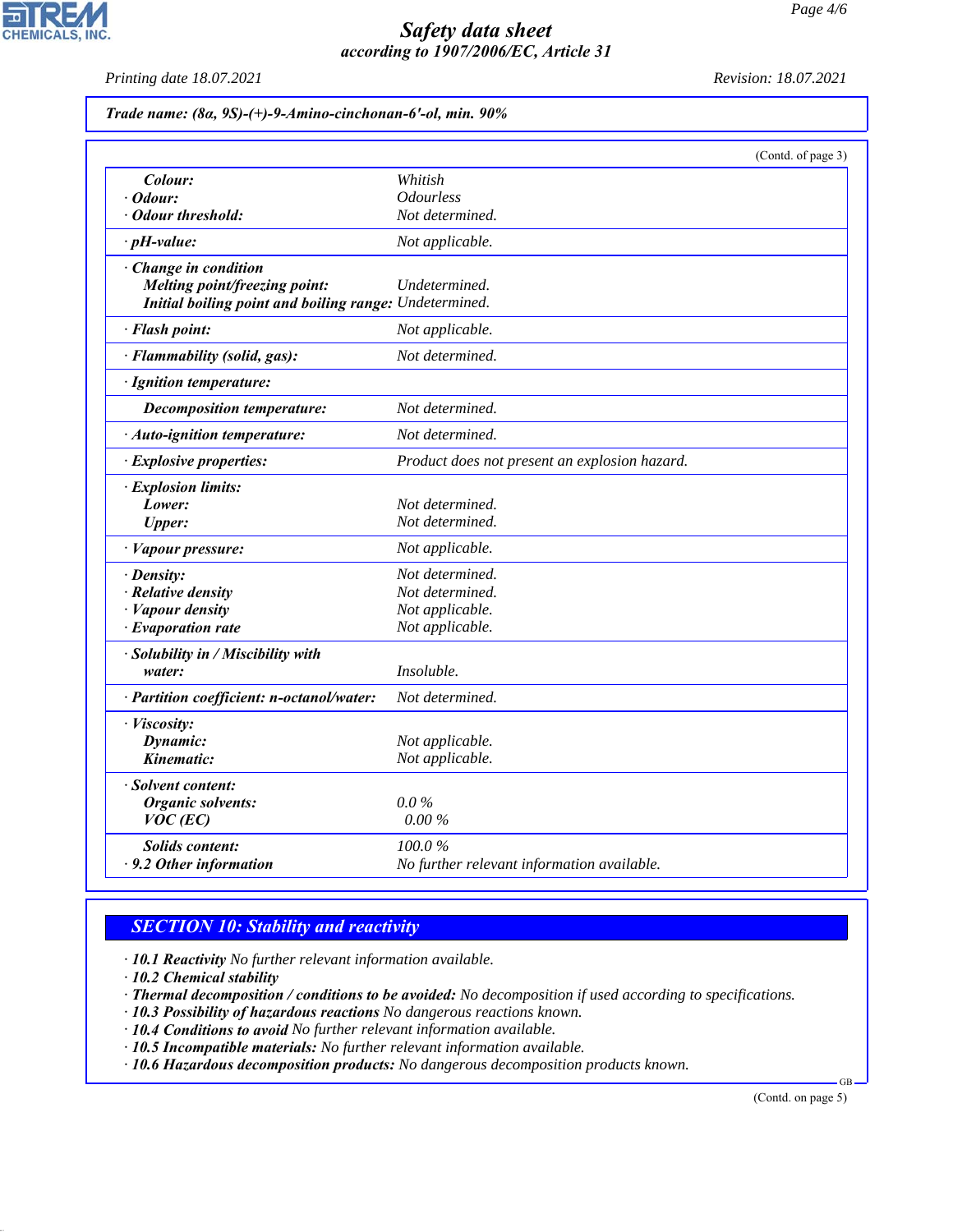*Printing date 18.07.2021 Revision: 18.07.2021*

#### *Trade name: (8α, 9S)-(+)-9-Amino-cinchonan-6'-ol, min. 90%*

(Contd. of page 4)

#### *SECTION 11: Toxicological information*

- *· 11.1 Information on toxicological effects*
- *· Acute toxicity Based on available data, the classification criteria are not met.*
- *· Primary irritant effect:*
- *· Skin corrosion/irritation*
- *Causes skin irritation.*
- *· Serious eye damage/irritation*
- *Causes serious eye irritation.*
- *· Respiratory or skin sensitisation Based on available data, the classification criteria are not met.*
- *· CMR effects (carcinogenity, mutagenicity and toxicity for reproduction)*
- *· Germ cell mutagenicity Based on available data, the classification criteria are not met.*
- *· Carcinogenicity Based on available data, the classification criteria are not met.*
- *· Reproductive toxicity Based on available data, the classification criteria are not met.*
- *· STOT-single exposure Based on available data, the classification criteria are not met.*
- *· STOT-repeated exposure Based on available data, the classification criteria are not met.*
- *· Aspiration hazard Based on available data, the classification criteria are not met.*

#### *SECTION 12: Ecological information*

- *· 12.1 Toxicity*
- *· Aquatic toxicity: No further relevant information available.*
- *· 12.2 Persistence and degradability No further relevant information available.*
- *· 12.3 Bioaccumulative potential No further relevant information available.*
- *· 12.4 Mobility in soil No further relevant information available.*
- *· Additional ecological information:*
- *· General notes: Not known to be hazardous to water.*
- *· 12.5 Results of PBT and vPvB assessment*
- *· PBT: Not applicable.*
- *· vPvB: Not applicable.*
- *· 12.6 Other adverse effects No further relevant information available.*

#### *SECTION 13: Disposal considerations*

- *· 13.1 Waste treatment methods*
- *· Recommendation*

*Must not be disposed together with household garbage. Do not allow product to reach sewage system.*

- *· Uncleaned packaging:*
- *· Recommendation: Disposal must be made according to official regulations.*

## *SECTION 14: Transport information*

*· 14.1 UN-Number*

44.1.1

*· ADR, ADN, IMDG, IATA not regulated*

*· 14.2 UN proper shipping name · ADR, ADN, IMDG, IATA not regulated*

(Contd. on page 6)

GB